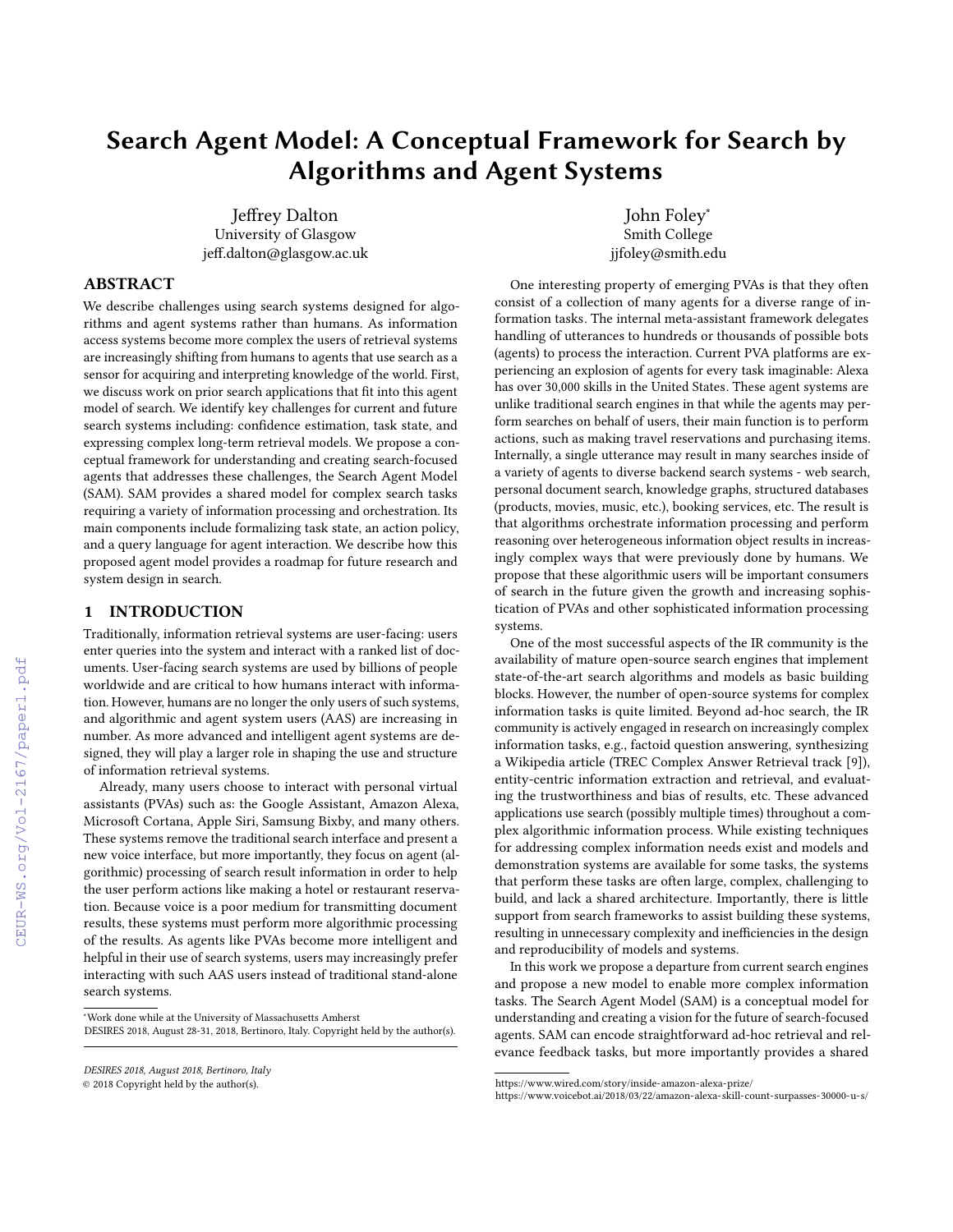model for more complex tasks that require a variety of information processing and orchestration. We see SAM supporting tasks such as intent classification, document summarization, learning to rank, managing task state, inference and reasoning across information objects, structured planning and constraint modeling, and others. Today, rudimentary 'information agents' are created manually with researchers hard-coding architectures and policies that address very specific tasks in limited domains. However, we need conceptual frameworks like SAM to help us develop more general strategies for implementing intelligent AAS-based systems.

The rest of this paper is structured as follows: we first identify the shared challenges that emerge from our AAS applications, as well as related work for each of these challenge areas. Next, we discuss in more detail our motivations for proposing the Search Agent Model through a number of case studies. We formally introduce SAM and describe how its different main components - task state, policy, and query language - address the challenges identified. SAM is our vision for future work: and our challenge areas will require innovations and new models as we move into an era of agent-users of search systems.

## 2 KEY CHALLENGES FOR AGENT SYSTEMS

AAS users of search mean that architectures need to change in fundamental ways. The challenges we highlight here are inspired by the broader set of key challenges identified at the Strategic Workshop on IR (SWIRL) 2018 [\[4\]](#page-6-0). In particular: stateful search in conversational search systems, system confidence for knowledge driven decision making, and flexible query and response APIs using Generated Information Objects. We now describe each of the challenges and how they relate to AAS users and our SAM vision in more detail.

#### 2.1 Confidence in results

Algorithms and agent systems need more effective models for the confidence of the results - a meaningful confidence (or probability) of relevance that is stable within a ranking, across queries, and across heterogeneous collections of information objects. Most userfacing search systems do not present scores to users. This is not sufficient for an AAS. An AAS must have a meaningful confidence of the relevance of the search result. Ideally, instead of returning a top-k fixed list, search systems should return arbitrary-sized lists of documents up to a meaningful confidence level, depending on the requirements of the AAS.

Further, beyond just a meaningful confidence, the scores or probabilities for the objects returned need to be useful as part of larger (agent) systems. Today, it is often difficult to incorporate scores or rankings into further machine learning steps because scores on documents often do not strongly relate to confidence of relevancy. As an example, in most implementations of the query-likelihood language modeling framework, we ignore the fact that the  $P(Q)$ , and the query length prevent comparisons of scores between queries, and that collection statistics prevent comparisons across retrieval collections.

There are a number of previous approaches to acquiring confidence estimates for search results, ranging from the simple, e.g., max-min score normalization of scores or using a function of the

rank instead of a score to more sophisticated query performance predictors [\[3\]](#page-6-1). Another strategy for estimating confidence or performance relies on user signals, which are obviously not usable when the direct users of our search systems are algorithmic in nature. The IR community developed rich user interaction models for humans interacting with search results. There are sophisticated models of user interactions with search engines, that study many diverse properties including attention, page dwell time, and click behavior [\[19\]](#page-6-2). It also developed simulated models for search and when users stop searching [\[17\]](#page-6-3). These can be used to tune the relevance of the search system and more effectively estimate relevance.

We need new mechanisms for studying and developing AAS user models that support explicit agent feedback on the utility of results. We describe some ideas for these in [§4.](#page-3-0) Early work on comparing (simulated agents) with humans is just beginning [\[15\]](#page-6-4). We do not yet have concrete ways of defining query strategies, stopping strategies, or decision making strategies for agents. And for metrics, we should look beyond tradition measures of document relevance (MAP, ERR, etc..) to more fine-grained measures (larger scales) that measure the utility of the information provided in algorithm task context (e.g. used in a summary that resulted in a purchase with monetary value). This is required for more fine-grained tuning of model parameters and learning effective search agent policies.

# 2.2 Task state and information reasoning

Current search systems, including the main open source research engines (Galago, Lucene, Terrier) are largely stateless. Queries are usually treated independently with little or no shared context across them. Although there exists plenty of study of human search sessions, e.g., work done in the TREC Session Track [\[14\]](#page-6-5), AAS users will have different and more explicit sessions in comparison to human users. In contrast, one of the fundamental differences for search with AAS users is that given the right APIs they can provide fine-grained updates on processing ('reading') of information as well as having an explicit machine-readable representation of current world knowledge and ongoing "task state". This state is needed to provide a working memory for the information agent as events happen and the task evolves.

Beyond simply storing stateful interaction history and feedback information, AAS users perform complex information summarization and reasoning task that evolve the state. The resulting state will be large and complex. Search systems need to be aware of past queries and candidate pools of results. Further the AAS user will take actions to update the state to summarize information, perform proactive searches, rerank results, and update possible structured plans. Current systems lack the richness to describe and utilize this kind of state without significant and highly specialized engineering effort.

Reasoning about the task at large is going to be the chief responsibility of the AAS. One of the key challenges here will be the "joining" of information from separate verticals and separate queries. While maintaining a large task state and reasoning about it is motivating for efficiency research, it also suggests that we need more sophisticated search APIs and models that can use the state context to affect results.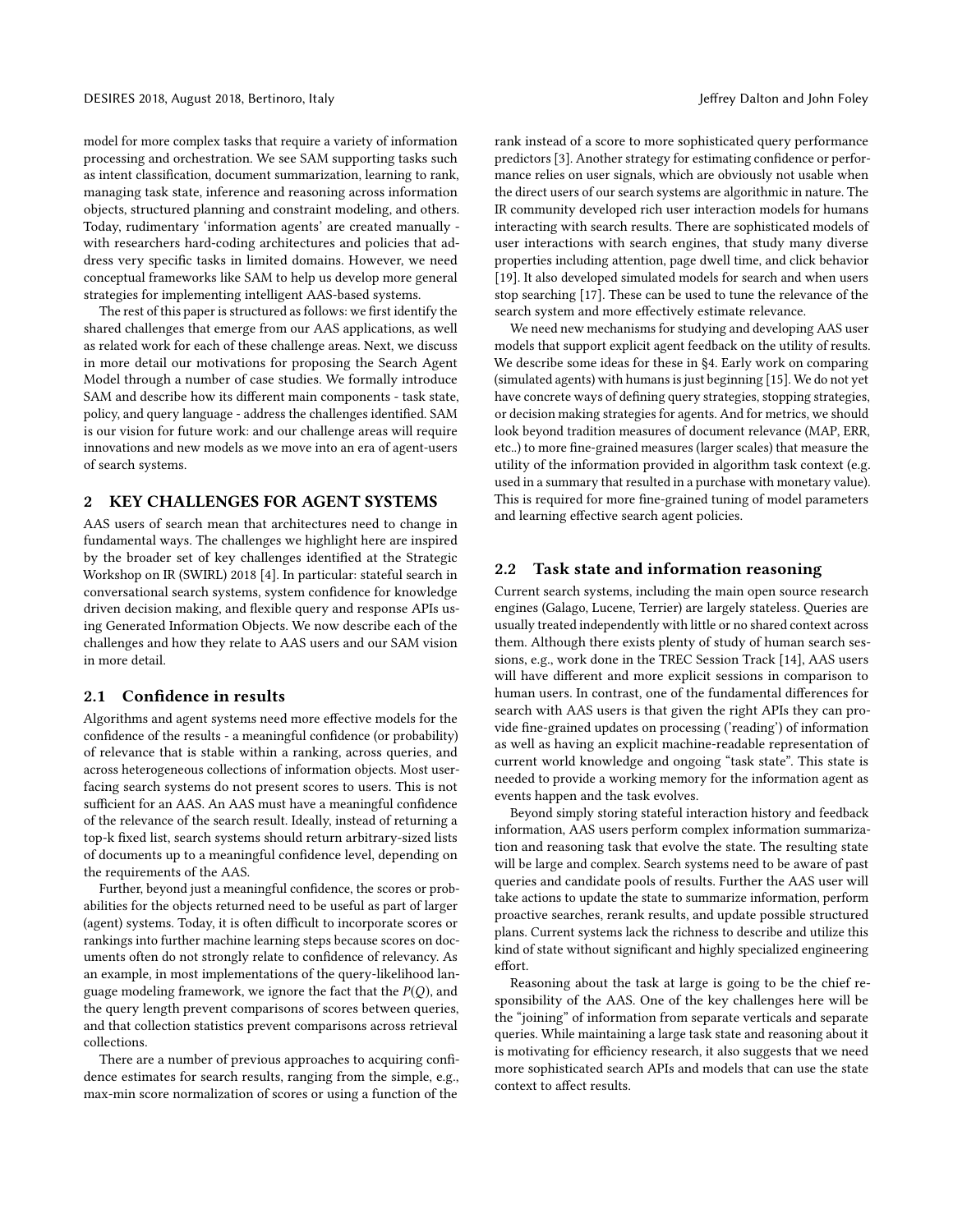Search Agent Model: A Conceptual Framework for Search by Algorithms and Agent Systems DESIRES 2018, August 2018, Bertinoro, Italy

# 2.3 First-class Learning in Agents

With current approaches to agent design, integration of machine learning requires a lot of manual work to extract training data, train models, load and execute them at appropriate times. While we have research approaches to online learning and annotation, actually integrating these ideas into runtime systems is quite difficult because our systems are optimized for the Cranfield paradigm: batch submission of TREC-style queries.

Recent advances in deep learning libraries show one possible path forward: by using dynamic computation graphs when possible, a system can reason about the "learnable" pieces of the graph and how they interact with the full system. We partially address this vision with an evolution of the INQUERY/Indri and Galago query language we call AgentQL, but more research and exploration is needed to evolve search APIs for current and future AAS users.

# 3 CASE STUDIES: ALGORITHM AND AGENT SYSTEM USERS

We now highlight several algorithmic information tasks that illustrate the challenges using existing search systems for complex information tasks. In particular, given the authors' focus on research applications, we provide "war stories" of using the Galag[o](#page-2-0) search system for building this style of systems. For each application we provide an overview of the application, the challenges involved in using current search systems, and how SAM would simplify it.

# 3.1 Travel Agent System

<span id="page-2-1"></span>

Figure 1: Travel Planning Example: To successfully plan travel without an agent, a user must coordinate search results and constraints across many dimensions.

As a motivating example, consider a virtual travel assistant agent system with the task of planning a trip. The information handled by this system is an evolving plan of destinations and travel plans with transportation, accommodation, restaurants, and attractions. This agent will take actions on behalf of the traveler, e.g., to recommend restaurants and reserve tables, reserve museum tickets, and other tasks. The agent will provide access to trip information (QA) as well as proactively assisting the throughout the trip - before the trip with with planning and bookings, with real-time status updates (and prompts) during the trip, and finally follow-up afterwards (sharing pictures, reviews, expenses, etc.).

The information travel planning task involves processing both structured and unstructured data - performing reasoning, summarizing information, resolving constraints, and finally creating a structured output. As shown in Figure [1,](#page-2-1) it requires contextual information and search in a dynamic information space across multiple information domains and object types (e.g. restaurants, museums, hotels, flights, etc.). For example, queries to backend search systems would use shared geographical and personalization context for the planning task. The context would also incorporate diverse sets of preferences and constraints: budget constraints, previous preferences for types of attractions, food allergies (e.g. vegetarian or gluten-free), the purpose of the trip (business or holiday), group constraints (e.g. family or friends), and others. Further, as demonstrated in previous work on task modeling [\[1,](#page-6-6) [10,](#page-6-7) [13\]](#page-6-8) - the task and subtasks are long-running and may be active for days, weeks, or months as details of a users' primary destination evolve and become fixed. The plan may also need to evolve rapidly due to changes in the environment, such as weather or delays in travel.

Today, Galago and other existing search systems do not explicitly support these tasks. As a result, systems that tackle these kinds of problems are created outside of search with significant effort. Increasingly the key building blocks and subsystems exist and can be combined algorithmically. For example there are APIs for booking flights or hotels (the agent system needs to be grounded to use them), subjective review information on review websites via Yelp or TripAdvisor (the system needs to process semi-structured and unstructured text and summarize them). Other challenges include the collating and joining the information across sources (coreference resolution and information integration [\[12\]](#page-6-9)), and finally creating actionable structured plans (constraint satisfaction and structured prediction).

The proposed SAM will enable this new application along multiple dimensions. First, it will have a fundamental mechanism for creating and storing long-term information state. The proposed state model will support the diverse array of information objects that mixes structured data and unstructured data – with history and provenance for how they have been summarized, extracted, and joined. More importantly, it provides an agent layer that performs actions on information to transform it - object extraction, cross-object information integration and coreference resolution, information summarization, constraint and preference modeling, and structured result composition in ways that can be more flexibly performed and more importantly be optimized in conjunction with the search system.

#### 3.2 Entity-Aware Retrieval Models

Modern retrieval models could be considered agent users of search, as they tend to combine evidence from multiple sources and queries in order to improve results.

<span id="page-2-0"></span><http://lemurproject.org/galago.php>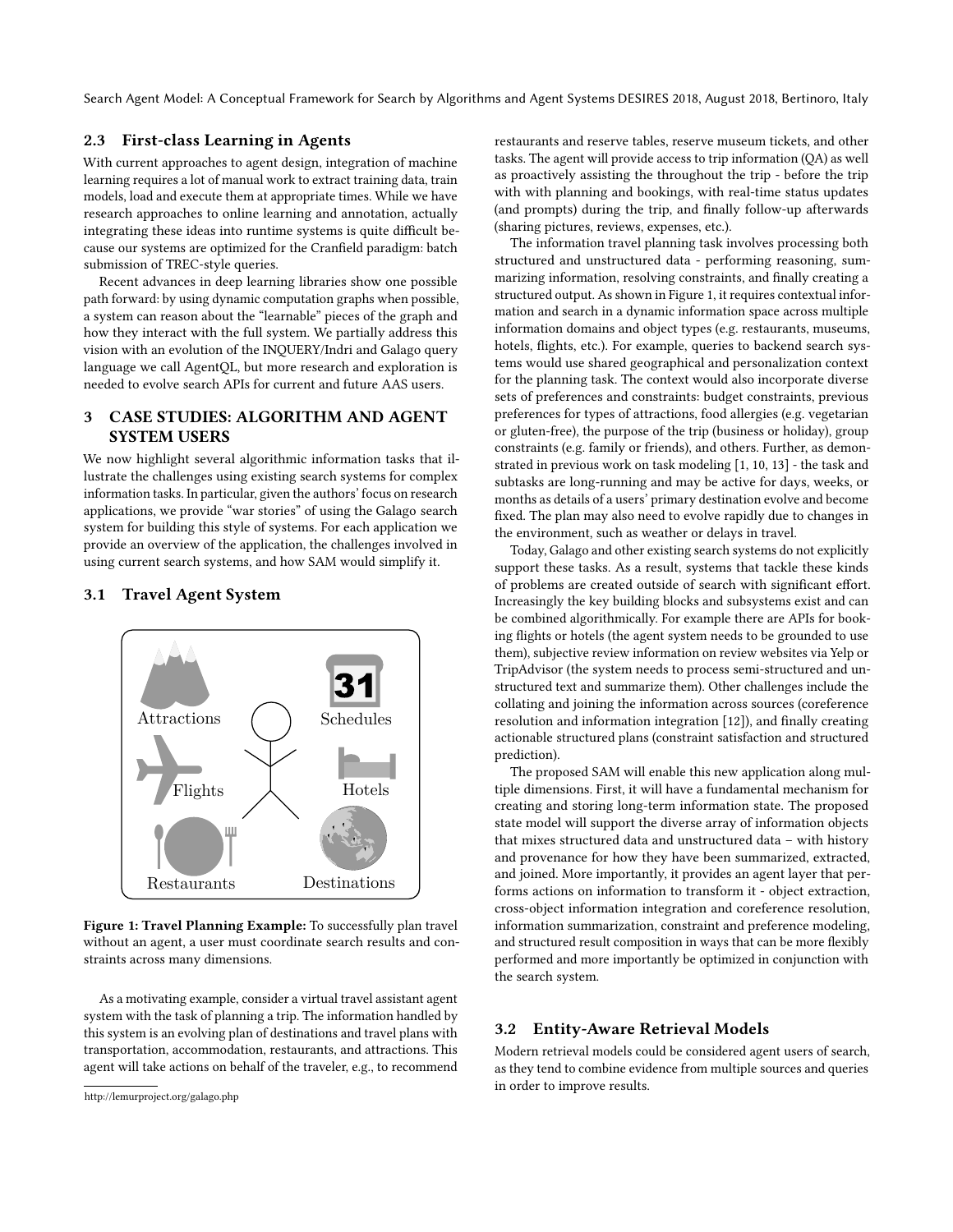In prior work, we presented an entity-based query feature expansion (EQFE) model to improve ad-hoc retrieval effectiveness [\[7\]](#page-6-10). Today, many of the challenges remain unsolved and an area of active research, with the recent TREC Complex Answer Retrieval (CAR) track generating synthetic Wikipedia-like summary pages [\[9,](#page-6-11) [18\]](#page-6-12). In all of these cases, effective models require multiple stages of retrieval across heterogeneous collections and joint reasoning about the relevance of entities and documents in relation to an information need. Currently, systems are difficult to share and reuse because they consist of many layers of handcrafted code for coordinating these steps, and learning (or using learned models) must be carefully interwoven by hand.

Building EQFE-like models was (and remains) challenging with existing open source search engines. Our current tools assume a homogeneous set of objects in the index for the purposes of normalization, calculation of statistics, and presentation of results. In the original implementation of EQFE, there were separate document and KB indices that needed to be searched separately and joined to preserve statistics. Further, after top documents are retrieved the next step is to extract passages and entities and to create new entity information representations from retrieved results.

However, leveraging dynamic objects that are never indexed means that the search engine almost immediately stops being the correct code tool. To the best of our knowledge, no open-source search engines are capable of scoring documents that are not indexed. This means that collection statistics need to be computed on the fly and we must re-implement basic scoring models on our custom datasets because (typically) ranking models are intertwined with search index implementations – one cannot score BM25 without having a posting list. The result is brittle and "hacky" code, despite this re-ranking approach being at the forefront of IR research. Any student of IR knows how easy it is to implement a nearly correct ranking model that misses edge cases or subtly affects ranking performance.

EQFE builds upon the foundation of strong entity recognition and entity linking systems. We found that while search can be helpful for improving these tasks, to do so requires an agent to make decisions and incorporate results, leading us to struggle with confidence and query-specific relevance estimations [\[5\]](#page-6-13) for entity recognition across sentences. We also explored improving entity linking using PRF [\[6\]](#page-6-14) and query-time entity linking [\[11\]](#page-6-15) – but in these applications we struggled to normalize query scores across different collections and query formulations.

We must address this challenge of unifying query and re-ranking systems for the purposes of improved reproducibility and confidence in our results, but also for the ease of future research into novel retrieval models and the agent systems we focus on in this work. Future research will look at dynamically generated data objects that have relationships across multiple databases and corpora. Being able to confidently express baseline models and compose them into novel inferences will be critical to the success of research in the future.

# <span id="page-3-0"></span>4 SEARCH AGENT MODEL

We propose a new layer above the search engine, the Search Agent Model. It provides APIs for interacting with search for AAS users, which may themselves be agents. It provides capabilities for support complex information needs and addresses the challenges in the previous sections. SAM is a new proposed framework with prototypes under development for the future.

# 4.1 Agent Task State

As described in challenges, a fundamental change for AAS users in SAM is the importance of short-term and long-term state. For this purpose, we propose building on the recently proposed Generated Information Objects (GIOs) [\[4\]](#page-6-0) as the representation of information state that can be explicitly modeled, persisted, and used across many queries and tasks.

GIOs are generalizations of the document objects typically returned from search systems. While usually the elements in a ranked list refer directly to documents that have been indexed by a search system, more complicated search tasks have always needed to represent portions of documents and to transform the representation shown to the user (e.g., entity, XML and expert search, document expansion, NLP tagging, multimedia-enrichment or multi-document summarization). These GIOs may be indexed directly or constructed on the fly and stored only as long as they are relevant to the user – anywhere from milliseconds (PRF summary documents) to years (related work for a thesis).

In a conversational system, tracking the utterances of the user becomes important. With natural language understanding processing including: intent identification, entity recognition and linking, and semantic parsing, the unstructured utterances are transformed to become true GIOs. Similarly, an agent may summarize a sequence of clarification questions and documents into a GIO that represents the evolution of the information need. This will be needed to represent any long running task to a user who may wish to resume, e.g. planning their trip or researching a particular topic. This summarization of multiple GIOs or a sequence of GIOs demonstrates a key challenge of such a knowledge-rich system: merging, de-duplication and evolution of GIOs.

Over time, the user and the agent will interact, whether it is through the collection of true relevance labels or the submission of queries or questions. Additionally, actions made by the agent on behalf of the user will accumulate: reservations, summaries, tickets, etc. These GIOs are also an important part of task state that the agent must understand and maintain in order to be successful.

Although the idea of GIOs are still abstract, this is because they are meant to be flexible, and the goal of future experimental search systems should be to provide for the flexibility needed in dynamic objects while still easing reproducibility and system design. This flexibility is the key to robust management of the task state needed for intelligent agent systems.

### 4.2 Agent User Policy

The core of an agent-based search system is the agent's user policy. While in some cases it will make sense to hard-code behavior in user-defined or developer-defined policies, we expect that the ultimate future of such engines will involve learned policies, i.e., using reinforcement learning: where the next action  $a_{t+1}$  is chosen based from a set of actions A based on maximizing the expected reward  $r(a)$ .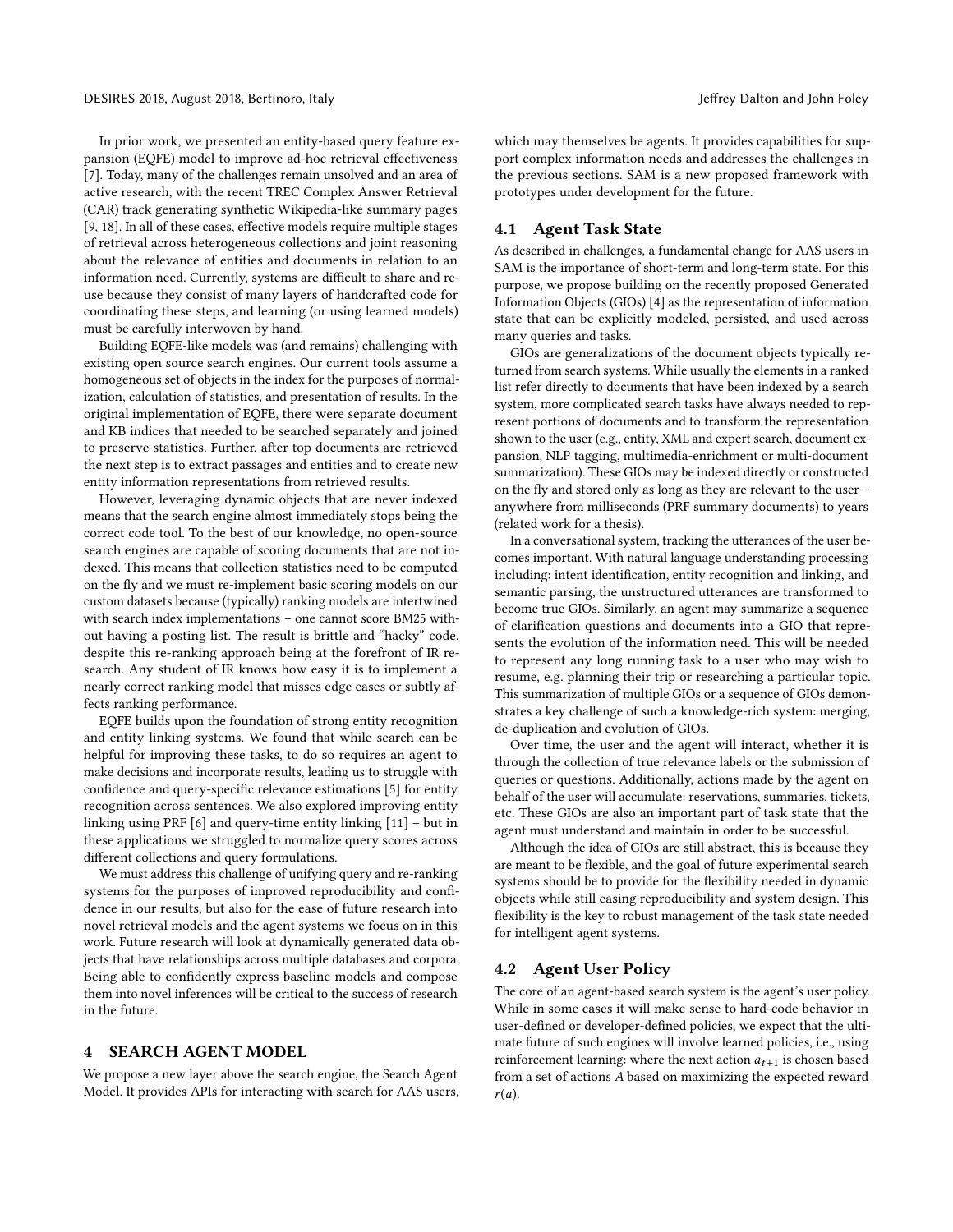Search Agent Model: A Conceptual Framework for Search by Algorithms and Agent Systems DESIRES 2018, August 2018, Bertinoro, Italy



Figure 2: SAM Conversation Example: At each timestep, the SAM program takes input, manipulates GIO state, and optionally presents progress or data to the user.

# $a_{t+1} = \arg \max_{a \in A} E(r(a))$

An agent will have to decide between many possible actions, which will be task-specific. An agent can choose between searches to perform, what analysis to compute, what questions to ask a user, whether to explore more results from a given query sub-task or to reformulate that query sub-task. While additional actions will need to be defined that are task specific (i.e., booking a hotel, calling a taxi, renting a movie), our analysis focuses on actions and decisions around the agent's information and knowledge, as these policies will be shareable and reusable across tasks. Even domainspecific actions can share a lot of logic and reasoning about how certain the agent is about its current knowledge (e.g., all purchase actions should have been confirmed before being acted upon). A key research challenge here will be how to share effort between different kinds of search agents, and how to learn policies over a large variety of actions.

Models of user simulation in IR have formalized the way that humans interact with rankings [\[16\]](#page-6-16), but in this section we identify that although we expect some similarities to human usage of search systems, this will really be set by the Agent's user policy. Trying to learn importance or relevance of documents through, e.g., an agent's click model will simply result in slowly reverse-engineering something the agent already knows – it's policy. Therefore, we must have new solutions for providing feedback and tagging actions as user-inspired or speculative.

Agent Feedback & Integrated Learning: In addition to learning how to estimate the expected reward for potential actions, an agent potentially has many sub-tasks that involve machine learning models. An Agent should gather feedback on whether results are processed

(viewed), whether the result appears to be relevant (click), and the final utility of the result (judgment). Because we have an agent and not a user, it is possible that these types of rewards are not directly related to direct user actions, but based on the resulting utility of the information. These could be indirectly propagated based on some non-traditional type of user feedback, e.g., hesitation, frustration or other more novel user-signals.

As a basic example, we expect that feedback can be used for updating search model parameters. An agent may make decisions based on the output of many models and will need to know which models feedback can improve. An agent may obtain these labels directly from an end user (through their interactions), but also from interactions with other algorithms and agent systems. Machine learning should be a first-class part of a future SAM system, where weights can be learned, updated and stored at any step, much like many libraries now provide for auto-differentiation of computations.

Query Generation for Confidence: An Agent program could generate multiple queries for the same task or sub-task, and aggregate confidence indicators across different formulations derived from the same information need. In this situation, results that were not semantically coherent with results found by alternates could be considered to have less confidence.

Constraint Resolution: An Agent policy is likely to have more information about the objects being retrieved, i.e., while a search system would potentially have the GPS coordinates of museums while retrieving a ranking, and a users' desired destinations could be incorporated into a ranking function, a program might choose to resolve constraints, such as being close to affordable hotels in its own working space, which would allow for the Agent to have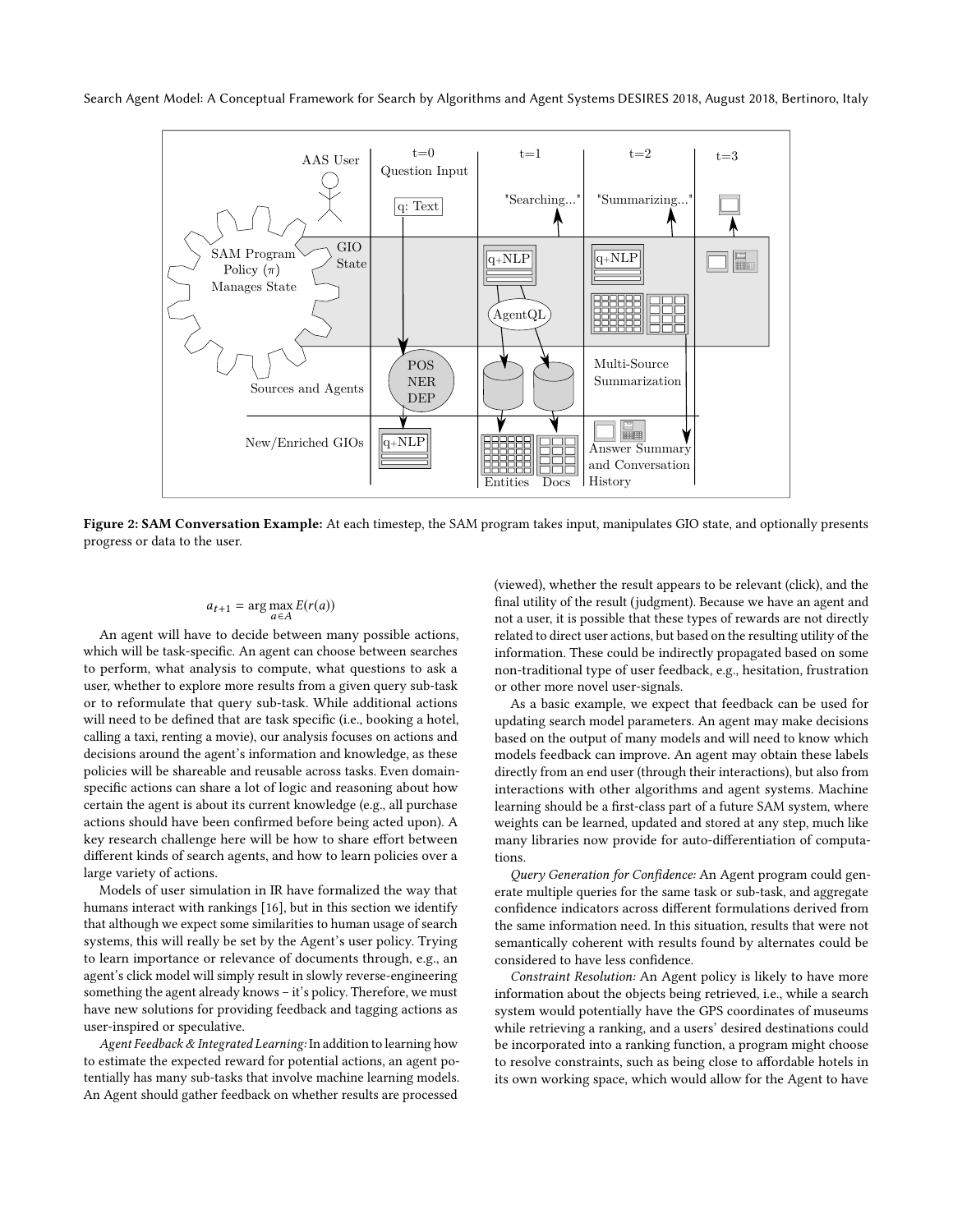sufficient information to propose that a user relax or clarify some of their task constraints.

By performing constraint resolution, an Agent may need to request more results from a particular query (e.g., the top-k relevant hotels are too far away from a museum the user just decided to visit and should be re-ranked lower, so we should search for more hotels in Florence). Constraint resolution therefore needs to be integrated into the policy and part of the decision-making process.

# 4.3 Agent Query Language (AgentQL)

We propose a high-level language (or library) AgentQL that supports the construction of graph-based representations of an agent's information needs. Because an Agent will submit many parallel queries, and will be more likely to exercise weighting options than a human user, we need a richer, more expressive query language for an agent's needs.

4.3.1 Complex and Nested Queries. Any agent query language must be able to express complex queries. Being able to specify weights on queries and subqueries to multiple fields and to tune importances requires the complex nesting of queries. Already, open source retrieval systems have the ability to accept such complicated, deeply nested queries and transform them into more efficient, flattened structures if possible [\[2\]](#page-6-17). Being able to compose queries effectively means that larger queries can be built, reformulated, and then put together into meaningful joint models. While this is mostly provided for in the Indri and Galago query languages, these languages are meant to be used by humans and make certain assumptions that do not make sense with an agent user. For example, in Indri and Galago the parser assumes typical English text with operators delimited by '#' symbols. Any system that aims to use unstemmed, binary data, or even non-traditional text (or just hashtags) will find the textual interface challenging.

4.3.2 Query Processing in Context. Existing models require significant amounts of pre-processing that are performed outside of the retrieval engine. AgentQL makes these explicit with support specifying components of processing. This includes query weighting options, query rewriting mechanisms (correction, expansion, etc...) and parameters, and different algorithms for transforming the query in the context of the current task state. For each of these, the language natively supports learned components. Unlike users, we expect AAS users to take closer algorithmic control over the results.

4.3.3 Static Analysis of Confidence. Modeling the whole system in a single language opens up opportunities for understanding the confidence of results, which is key to allowing our agent policies to make intelligent decisions in the face of uncertainty. By being able to analyze the structure of ranking models, we can acquire analytic bounds for the maxima and minima of all sub-expressions involved in scoring of documents (and empirical bounds can be discovered through exact or inexact sampling procedures). Confidence in general is an area that is ripe for future research and having a shared query language for future retrieval models can provide benefits to the research community.

4.3.4 Multiple-Round and Source Query Execution. AgentQL should support models that involve multiple rounds of retrieval (e.g., RM3) or the calculation of weights from statistics. While SQL in databases supports nested queries, we are unaware of any retrieval systems that support such queries at this time: Galago's implementation of RM3 issues a query as a specialized pre-processing step, which limits the ability to compose this model with others or to use different RM parameters for each field.

Running query expansion on external document collections can result in better expansion terms being selected, especially if a target collection is small [\[8\]](#page-6-18). In agent-based systems, the requirement for multiple sources of statistics and data is fundamental to many interesting applications, such as our example of a travel agent.

# 5 CHALLENGES FOR FUTURE WORK

We identified areas where our vision calls for future work throughout this paper, but we revisit some ideas here. SAM provides a framework for thinking about future agent-based systems as well as state-of-the-art retrieval models and tasks that use IR as a subroutine.

- For our future agent-based users of search, we need:
- (1) search systems that allow us to re-use retrieval models in novel settings, e.g., for re-ranking of ad-hoc documents or summaries.
- (2) predictable, self-aware retrieval models that can give us meaningful scores across different collections and queries while still producing state-of-the-art rankings.
- (3) tools for constructing "learnable" agent policies that can be trained either online or offline and can manipulate generic information objects (GIOs) in order to synthesize knowledge from multiple sources.

These are the three core challenges we identified as we developed SAM, but we expect there will be more as the world and our field moves toward intelligent autonomous agent users as consumers of our systems rather than interfacing directly with human users.

#### 6 CONCLUSION

Algorithms and agents are important new users with very different needs and ways of consuming information than humans. Complex information tasks shift the burden of information processing to algorithms that need to reason over heterogeneous data and perform constraint resolution, reasoning, and summarization We introduce the Search Agent Model to address key challenges building complex systems. SAM addresses the key challenges of task-state modeling, policies for information agents, and efficient and effective communication with backend search systems and agents. We demonstrated how SAM could replace custom and inflexible hard-coded search 'agents' for tasks ranging from NLP, advanced retrieval applications, and learning to rank. The model is the first step towards enabling AAS users in developing new information agent applications. Next steps will focus on key system components, particularly on more detailed SAM architectures and prototype systems.

#### ACKNOWLEDGEMENTS

This work was supported in part by the Center for Intelligent Information Retrieval.